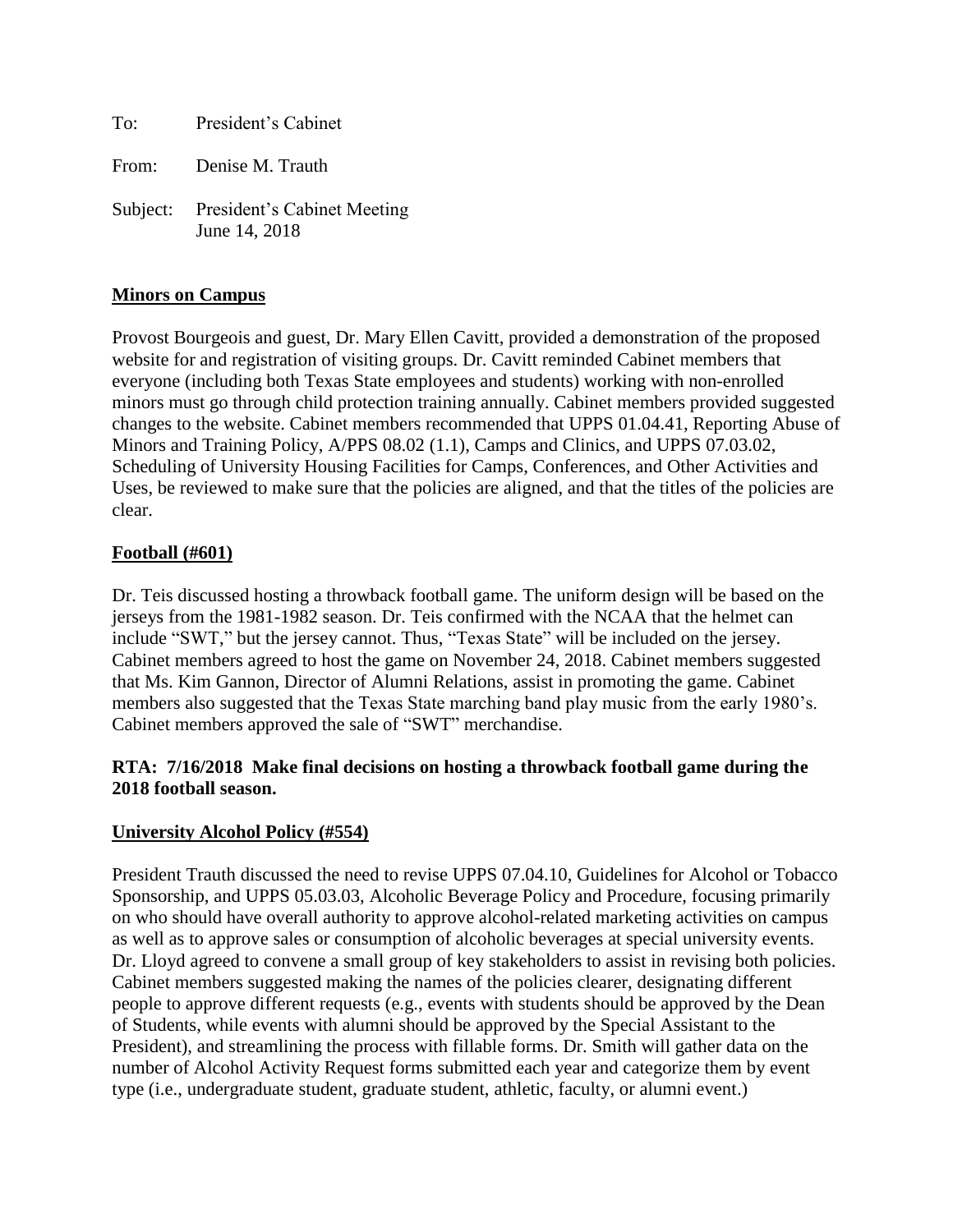#### **President's Update (#556)**

#### **University Events Center (#698)**

President Trauth announced that, effective immediately, any location in the University Events Center will now be officially referred to as the location at the University Events Center. For example, Strahan Coliseum will be referred to as Strahan Arena at the University Events Center, and the Director of Athletics' office will be referred to as being in the University Events Center rather than in Strahan. When possible, Cabinet members agreed to refrain from referring to the University Events Center as the UEC. Mr. Algoe will send out an email to the campus community about the name change. President Trauth reminded Cabinet that the University Events Center dedication will be held on October 6, 2018, at 10:00 a.m.

#### **Building Dedications (#744)**

President Trauth announced that her office is working on identifying a date for the Ingram Hall dedication. Her office is currently coordinating schedules of important guests, including Drs. Bruce and Gloria Ingram, Chancellor Brian McCall, Regent Rossanna Salazar, and Regent William Scott. Though no date has been set, the time of the dedication will likely be 4:00 p.m., followed by tours and a reception.

#### **Significant Issues (#01)**

Mr. Algoe reminded Cabinet that Board of Regents (BOR) motions are due on June 15, 2018. President Trauth announced that the Memorandums of Understanding for the three quasiendowments awaiting funding will be submitted to the BOR at the November 2018 BOR meeting, rather than the August 2018 BOR meeting.

Dr. Barbara Breier shared the results of the Willow Hall paid announcement using social media. While Austin had the greatest reach, impressions, and links click, San Antonio had the most impressions per person. These findings will be used to inform future paid announcements.

Dr. Smith distributed a 2018-2019 Parent and Family Calendar to each Cabinet member.

Dr. Smith announced that she is about to begin scheduling monthly Student Leader Dialogues.

Dr. Smith announced that the International Association of Campus Law Enforcement Administrators will conduct a peer review of the University Police Department. Results will be used to guide the search for Texas State's next Chief of Police.

Dr. Smith provided a housing update.

Provost Bourgeois announced that he will convene a team of key university leaders to participate in the Association of Public and Land-grant Universities Transformation Cluster Initiative, with a primary goal of identifying strategies for student retention and success.